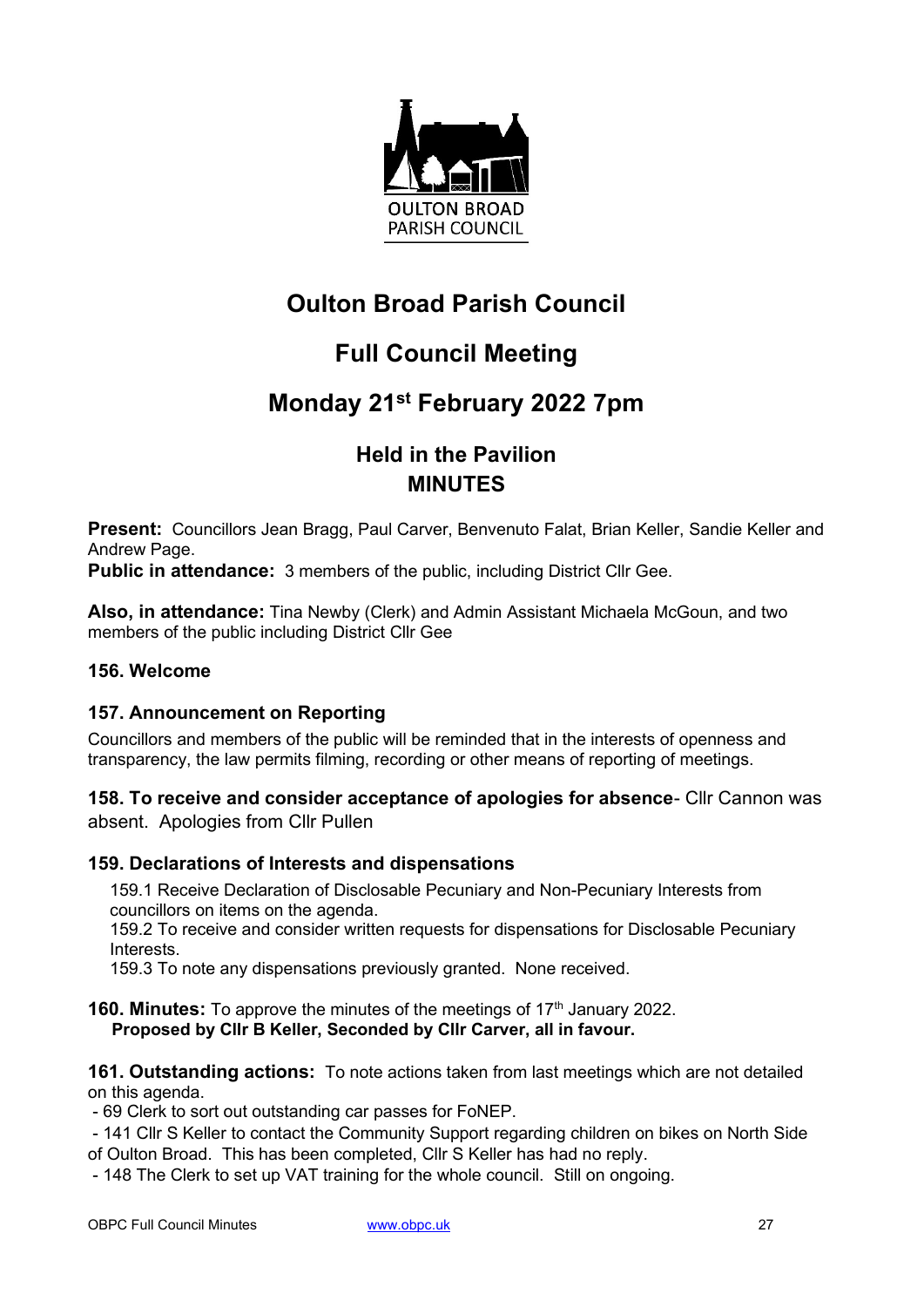# **Ongoing SALC will carry out the training.**

141 - Chairman's Report

Many trees down in the park which have already been cut and removed.

# **162. Public Forum and Public Service Reports:**

An opportunity for members of the public to make comments on any matters on this agenda. This forum will include **receipt of any written District Council, County Council reports**.

District Cllr Gee advised the Council that the budgets have been worked on and they are trying to keep the Council Tax down as low as possible.

The 3<sup>rd</sup> bridge is well into schedule, all the underground works done.

The flood defences are on target, flood doors were too small so under negotiation for larger ones which will cost more. Cost has been agreed.

Many trees are down with the recent storms, but work is underway to clear them all away to make safe.

Community partnership meeting is on 12 March at Parkhill.

Marlborough Road speed camera – The residents will have letters out on the  $2<sup>nd</sup>$  March.

## **163. To receive an update from FoNEP and agree any necessary action:**

Boulevard drains are no longer part of the Norse contract and so the drains need clearing out as full of debris. The Parish Council were unaware the contract has been changed. It was agreed that FoNEP will go in and clean the drains.

The gardener is working well, he is waiting to see what comes up now.

There is a plan to replace the fallen trees, we have a treebilee on the way. The Clerk has gone to Norse for a tree planting plan, they are either not interested or busy. The Clerk is contacting with the Suffolk Arborists to see what they recommend.

# **164. To receive an update on the works being undertaken for FoNEP workshop and agree additional quotes:**

No date as yet.

## **165. To receive an update on the new office and agree any action:**

Carpet has gone in upstairs, and the floor sealant will be laid over the next two days then the second coat can go on.

## **166. To receive an update on the migration of the OBPC emails and agree a way forward:**

The Cllrs are still having issues, the Clerk commented that it is poor that the Company is not contactable by phone.

## **167. To approve the payments for this month and in between meetings:**

| <b>Direct Debit</b>                                          |                             |        |
|--------------------------------------------------------------|-----------------------------|--------|
| <b>Daisy Communications</b>                                  | telephone, internet, mobile | £66.88 |
|                                                              |                             | £66.88 |
| <b>BACS</b><br><b>Norfolk Parish Training and</b><br>Support | <b>Induction for Clerks</b> | £80.00 |
| <b>OBPC Full Council Minutes</b>                             | www.obpc.uk                 | 28     |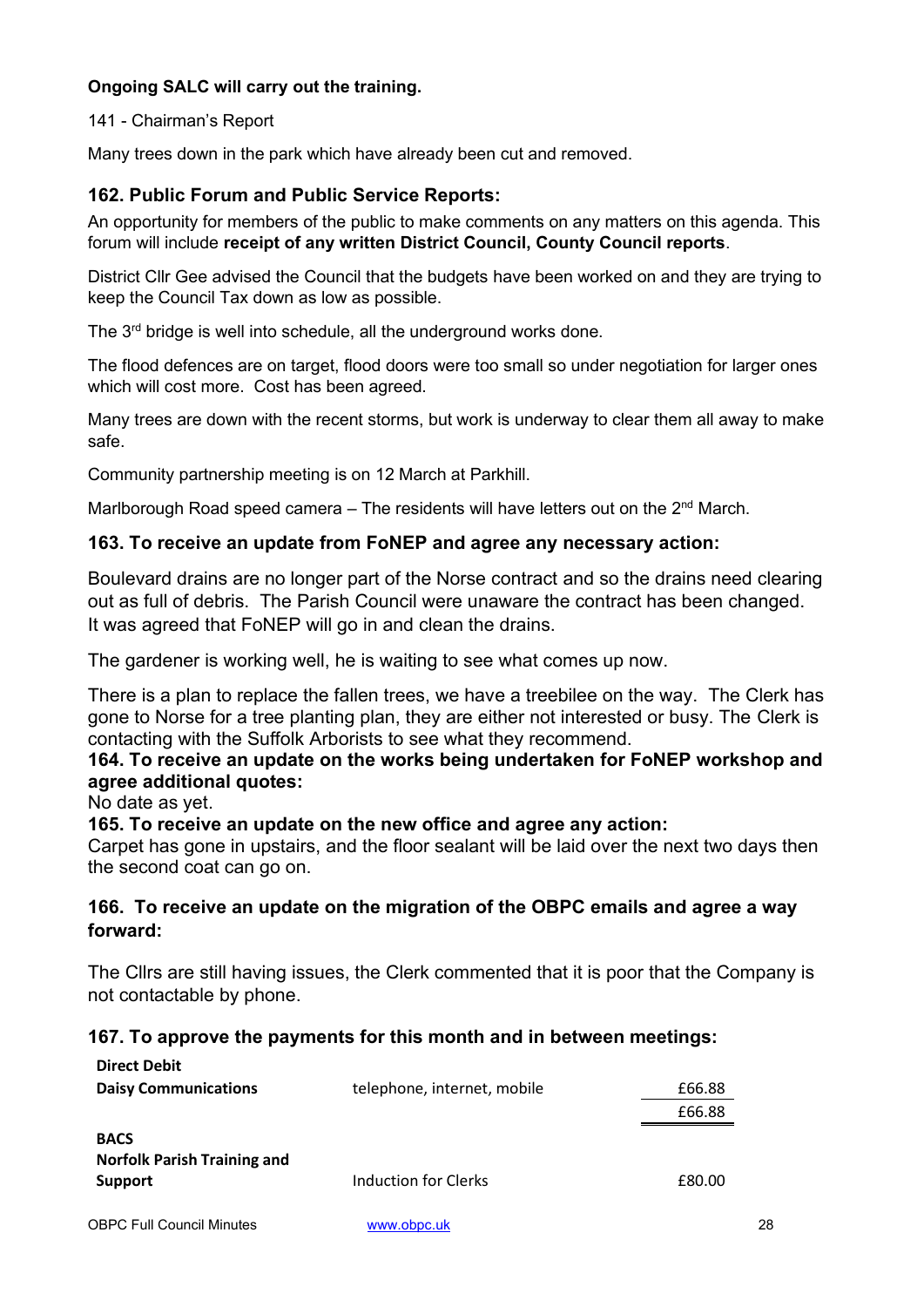|                        | Expenses (heaters 41.15, printing 32.98, |         |  |
|------------------------|------------------------------------------|---------|--|
|                        | Stamps 7.92, fairy liquid 2.25, bin bags |         |  |
|                        | 4.90, toilet roll 10.00, tea bags 6.79,  |         |  |
| <b>Tina Newby</b>      | mileage 13.50)                           | £119.49 |  |
| <b>Norfolk Copiers</b> | printing qrtly invoice                   | £74.41  |  |
| <b>Norfolk Copiers</b> | metered printing                         | £66.00  |  |
|                        |                                          | £339.90 |  |

Payments totalling £339.90 Proposed by Cllr B Keller, seconded by Cllr S Keller, all in favour.

# **168. To note the reconciliations of the bank statements outstanding for February 2022.**

Approved

**169. To update Councillors on any meetings relating to Parish since last meeting:** None attended

# **170. To discuss any health and safety issues relating to the Parish and agree any action:**

None

## **171. To discuss the way forward for staff's file sharing and agree any action:**

Agreed in November to stop locking the gates due to the cost to have them opened in the mornings. They were only locked to stop cars driving in here at night which has stopped anyway.

#### **175. To note the change of date for the Annual Parish Meeting and confirm the date for the Full Council meeting April:**

The meeting had been booked in as  $18<sup>th</sup>$  April 2022, however that is a Bank Holiday so change the date to the 11<sup>th</sup> April, slightly different this year, with a walk in for potential new Councillors with a question-and-answer session, with nibbles. We will have posters and a press release for the meeting.

All in favour

## **176. To note the date for the Internal Audit**

Week commencing 25<sup>th</sup> April 2022, the Clerk will deliver the paperwork.

## **177. To note any correspondence received since last meeting:**

Numerous requests for trees to be planted.

Won't replace the Harbourmasters tree that fell in the winds as the earth not suitable for growing trees, the fallen tree had no roots. FoNEP may move the boat into that area.

Water sports Centre have asked if they can use the pavilion for interviews on the 1<sup>st</sup> March, Cllr Falat will ask them to email the Clerk.

## **178. Items for the next Agenda:**

Bimonthly / Six weekly Meetings

**To note date of next Council Meeting and Committee Meetings: Planning 7th March** 4pm and 21st March 6pm 2022, Finance Committee Thursday 3rd March 2022 6pm, Full Council 21<sup>st</sup> March 2022 7pm. NEP Trust 21<sup>st</sup> March 2022, Events and Tourism TBC

# **179. To resolve that under the Public Bodies (Admission to Meetings) Act 1960, the public be excluded from the Meeting on the grounds that publicity would be**